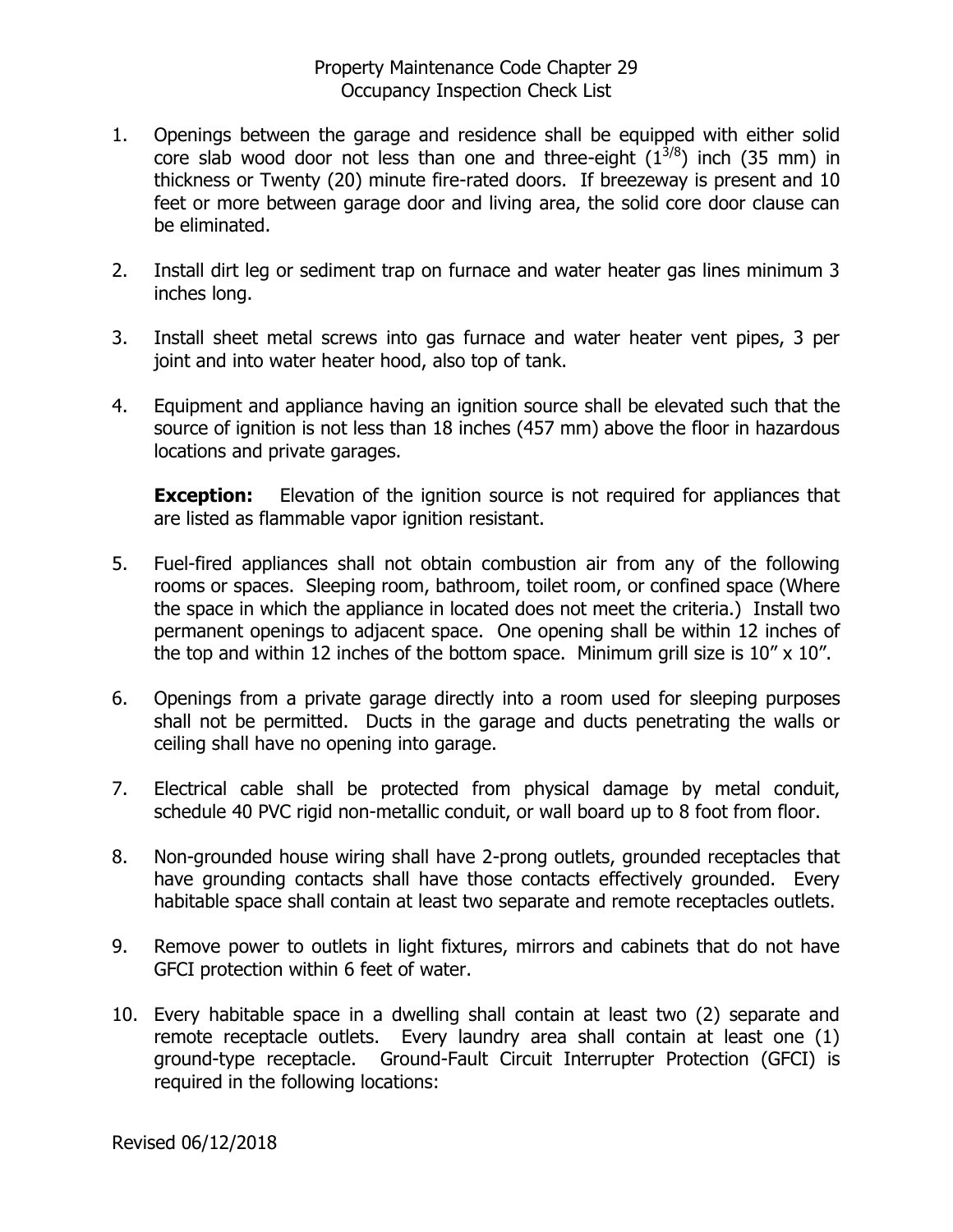- (a) Bathrooms within (6) feet of water source.
- (b) Kitchen within (6) feet of water source.
- (c) All outside receptacle shall be weather proof and GFCI.
- 11. Emergency escape basement window minimum 5 square feet at grade level. The measurements of the window are minimum 20 inches wide by 24 inches high with maximum height from floor 44 inches to the bottom of the clear opening. Basement bedroom shall have egress window and shall contain at least 70 square feet of floor area for one occupant.
- 12. Swimming pools shall be completely enclosed by a barrier or fence at least 48 inches above grade. Above ground pools the barrier may be the pool structure, or mounted on top of pool structure. Pedestrian access gates shall open outward away from the pool and shall be self-closing and have a self-latching device. All doors with direct access to the pool through that wall shall be equipped with an alarm which produces an audible warning when the door is opened. The alarm shall be capable of being heard throughout the house during normal house-hold activities.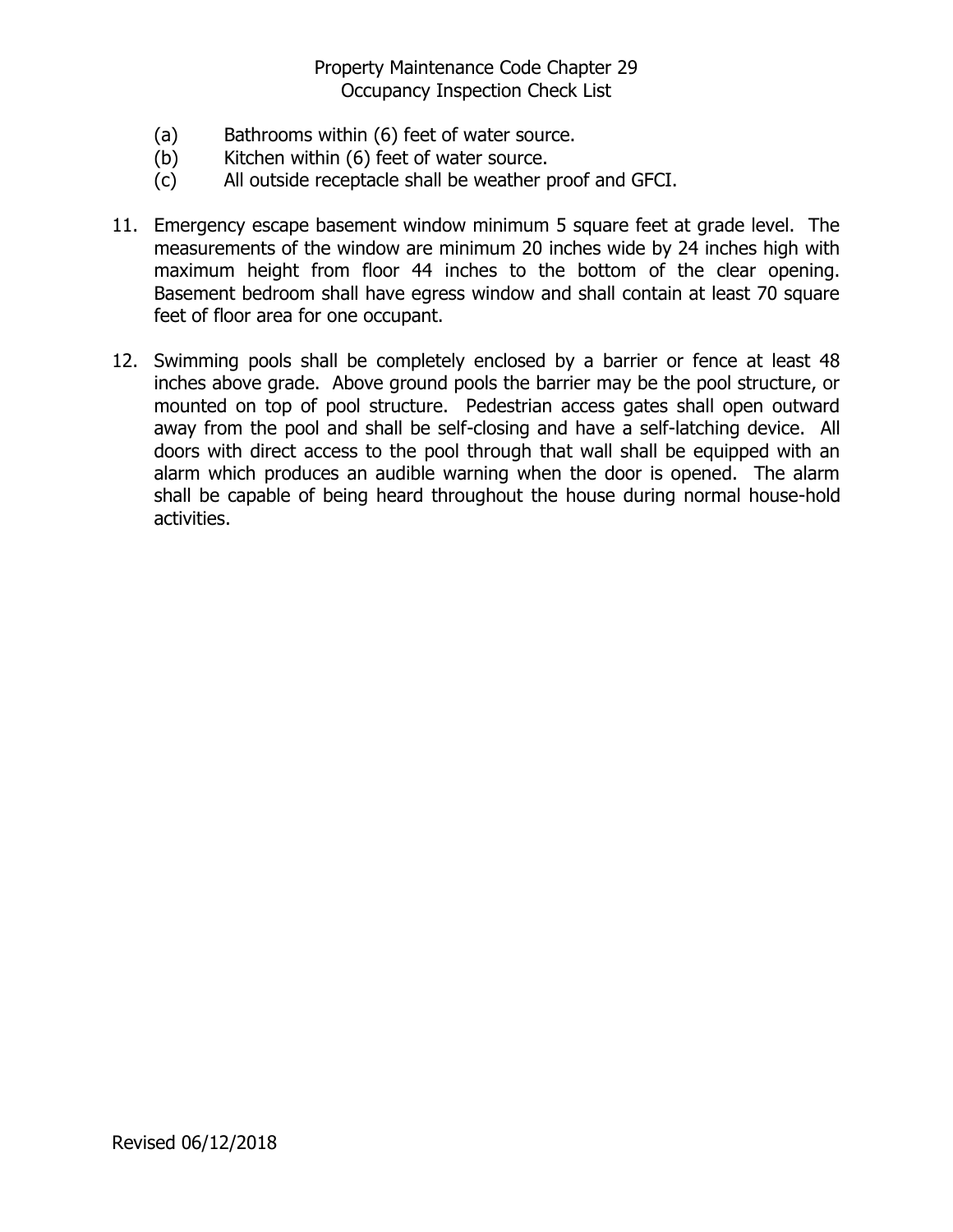| <b>Exterior Property Area</b>     |                                   | P | F | <b>Electrical Panel</b> |                                     |                                   | P  | F |    |
|-----------------------------------|-----------------------------------|---|---|-------------------------|-------------------------------------|-----------------------------------|----|---|----|
| $29 - 3 - 4$                      | Sanitation (Trash/Debris)         |   |   |                         |                                     | All wires must have connectors    |    |   |    |
| $29 - 3 - 5$                      | Grading & Drainage                |   |   |                         | Double Lugged                       |                                   |    |   |    |
| $29 - 3 - 6$                      | Sidewalks/Driveway                |   |   |                         |                                     | Bare wires must have wire caps    |    |   |    |
| $29 - 3 - 7$                      | High Grass/Weeds                  |   |   | 29-6-17                 |                                     | <b>Electrical System Hazard</b>   |    |   |    |
| $29 - 3 - 8$                      | Rodent Harborage                  |   |   |                         | <b>Electrical Service</b>           |                                   |    | P | F  |
| $29 - 3 - 9$                      | <b>Exhaust Vents</b>              |   |   |                         |                                     | 29-6-16   Meter size min 100 amps |    |   |    |
| $29 - 3 - 11$                     | <b>Motor Vehicles</b>             |   |   | 29-6-17                 |                                     | Electrical System Hazard          |    |   |    |
| $29 - 3 - 12$                     | Parking Motor Vehicles            |   |   | <b>Laundry Room</b>     |                                     |                                   |    | P | F  |
| $29 - 3 - 13$                     | Graffiti                          |   |   | 29-4-11                 | <b>Dryer Exhaust</b>                |                                   |    |   |    |
| <b>Exterior Structure</b>         |                                   | P | F |                         | 29-6-19   Receptacles GFCI          |                                   |    |   |    |
| $29 - 3 - 17$                     | <b>Structurally Sound</b>         |   |   | 29-6-20                 | <b>Lighting Fixtures</b>            |                                   |    |   |    |
| $29 - 3 - 20$                     | <b>Street Number</b>              |   |   | 29-3-39                 | <b>Interior Surfaces</b>            |                                   |    |   |    |
| $29 - 3 - 22$                     | <b>Foundation Walls</b>           |   |   | 29-3-30                 | Window                              |                                   |    |   |    |
| $29 - 3 - 23$                     | <b>Exterior Walls</b>             |   |   | $29 - 5 - 11$           | <b>Sink</b>                         |                                   |    |   |    |
| 29-3-24                           | Roof/Drainage                     |   |   | <b>Furnace Room</b>     |                                     |                                   |    | P | F  |
| 29-3-25                           | Decorative features               |   |   |                         | 29-6-20   Lighting Fixtures         |                                   |    |   |    |
| 29-3-26                           | <b>Overhang Extensions</b>        |   |   | 29-6-6                  | Dirt Leg                            |                                   |    |   |    |
| $29 - 3 - 27$                     | Stairway                          |   |   | 29-6-6                  | <b>Shutoff Valve</b>                |                                   |    |   |    |
| $29 - 3 - 27$                     | <b>Deck</b>                       |   |   |                         | 29-6-13   Ventilation               |                                   |    |   |    |
| 29-3-27                           | Porch                             |   |   | <b>Water Heater</b>     |                                     |                                   |    | P | F  |
| 29-3-27                           | Balcony                           |   |   |                         | 29-5-14   Approved Location         |                                   |    |   |    |
| $29 - 3 - 32$                     | Door Locks                        |   |   |                         | 29-5-14   Drip Leg                  |                                   |    |   |    |
|                                   | <b>AC Disconnect</b>              |   |   | $29 - 5 - 14$           | <b>Shutoff Valve</b>                |                                   |    |   |    |
|                                   | Anti-Siphon/Faucets               |   |   |                         |                                     | <b>Gas Water Heater in Garage</b> |    | P | F  |
| $29 - 6 - 19$                     | Receptacles GFCI                  |   |   |                         | 29-5-15 $\vert$ 18" above the floor |                                   |    |   |    |
| <b>Attached Garage</b>            |                                   |   |   | <b>Kitchen</b>          |                                     |                                   |    | P | F  |
| $29 - 5 - 11$                     | <b>Sink</b>                       | P | F | 29-4-13                 | Min Room Width 7'                   |                                   |    |   |    |
| $29 - 3 - 46(A)$                  | Solid Wood/Metal Door/Fire-rated  |   |   | $29 - 5 - 3$            | <b>Sink</b>                         |                                   |    |   |    |
| $29 - 3 - 46(B)$                  | <b>Duct Penetration</b>           |   |   | 29-6-19                 | Receptacles GFCI                    |                                   |    |   |    |
| 29-3-47                           | Ceiling Fire-rated                |   |   |                         | 29-6-20   Lighting Fixtures         |                                   |    |   |    |
| 29-3-48                           | Auto Door Opener receptacle       |   |   | 29-3-39                 | <b>Interior Surfaces</b>            |                                   |    |   |    |
| $29 - 7 - 7(B)$                   | Floor Non-combustible             |   |   |                         | 29-3-30   Windows                   |                                   |    |   |    |
| $29-7-7(C)$                       | <b>Walls Fire-rated</b>           |   |   | 29-4-10                 | Ventilation                         |                                   |    |   |    |
| 29-7-7(C)                         | <b>Attic Door Fire-rated</b>      |   |   | 29-6-12                 |                                     | Gas Shutoff on Range              |    |   |    |
| 29-6-19                           | Receptacles GFCI                  |   |   | 29-5-10                 | Traps on Sink Drain                 |                                   |    |   |    |
|                                   | <b>In-ground Swimming Pool</b>    | P | F | $29 - 5 - 7$            | <b>Drains</b>                       |                                   |    |   |    |
| <b>Above Ground Swimming Pool</b> |                                   |   |   | $29 - 6 - 17$           | Disposal Wire in Conduit            |                                   |    |   |    |
| 29-3-14                           | Clean/Sanitary                    |   |   | $29 - 6 - 17$           |                                     | <b>Electrical Systems Hazards</b> |    |   |    |
| $29 - 3 - 15$                     | Fence/Barrier Min 4'              |   |   |                         |                                     |                                   |    |   |    |
| $29 - 3 - 16(2)$                  | Door Alarm                        |   |   |                         |                                     |                                   |    |   |    |
| $29 - 3 - 16(1)$                  | <b>Powered Safety Cover</b>       |   |   |                         |                                     |                                   |    |   |    |
| <b>Detached Structures</b>        |                                   | P | F | #1                      | #2                                  | #3                                | #4 |   | #5 |
| $29 - 3 - 10$                     | <b>Structurally Sound</b>         |   |   |                         |                                     |                                   |    |   |    |
| 29-6-17                           | <b>Electrical Systems Hazards</b> |   |   |                         |                                     |                                   |    |   |    |
| $29 - 3 - 10$                     | Fence                             |   |   |                         |                                     |                                   |    |   |    |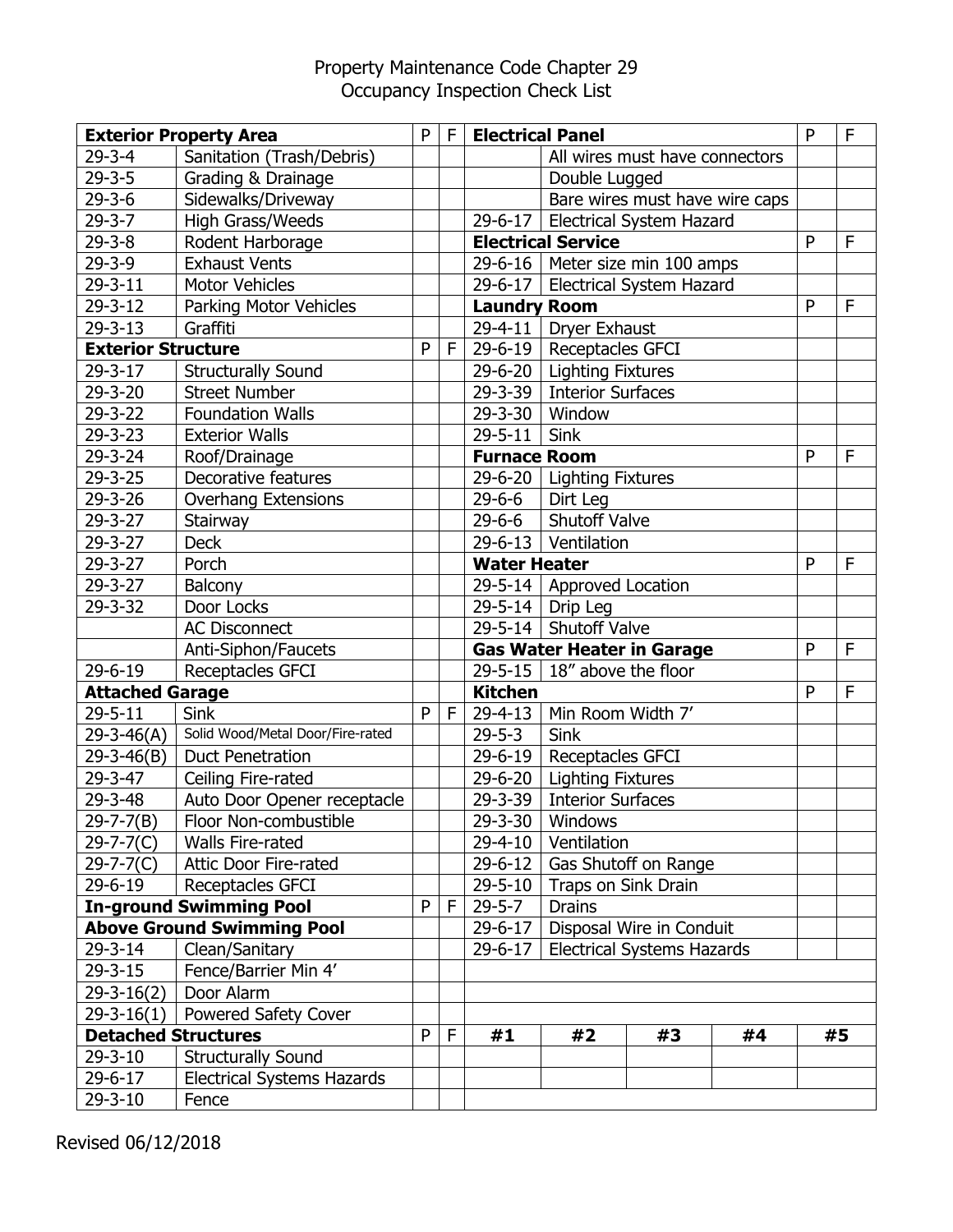|                          | <b>Living Rm/Family Rm/Dining Rm</b> | P | F | #1 | #2 | #3 | #4 | #5 |
|--------------------------|--------------------------------------|---|---|----|----|----|----|----|
| $29 - 6 - 17$            | <b>Electrical Systems Hazards</b>    |   |   |    |    |    |    |    |
| $26 - 6 - 19$            | Receptacles                          |   |   |    |    |    |    |    |
| 29-6-20                  | <b>Lighting Fixtures</b>             |   |   |    |    |    |    |    |
| $29 - 3 - 39$            | <b>Interior Surfaces</b>             |   |   |    |    |    |    |    |
| 29-3-30                  | <b>Windows</b>                       |   |   |    |    |    |    |    |
| 29-3-30                  | <b>Doors</b>                         |   |   |    |    |    |    |    |
| <b>Bathroom</b>          |                                      | P | F | #1 | #2 | #3 | #4 | #5 |
| $29 - 6 - 17$            | <b>Electrical Systems Hazards</b>    |   |   |    |    |    |    |    |
| $29 - 6 - 19$            | Receptacles                          |   |   |    |    |    |    |    |
| $29 - 6 - 20$            | <b>Lighting Fixtures</b>             |   |   |    |    |    |    |    |
| 29-3-39                  | <b>Interior Surfaces</b>             |   |   |    |    |    |    |    |
| 29-3-30                  | Window                               |   |   |    |    |    |    |    |
| $29 - 4 - 8$             | Ventilation                          |   |   |    |    |    |    |    |
| $29 - 5 - 10$            | Plumbing Systems Hazards             |   |   |    |    |    |    |    |
| <b>Bedroom</b>           |                                      | P | F | #1 | #2 | #3 | #4 | #5 |
| $29 - 4 - 15(A)$         | Room Area Min 70'                    |   |   |    |    |    |    |    |
| $29 - 4 - 16(B)$         | Manufactured Home 50'                |   |   |    |    |    |    |    |
| $29 - 4 - 15(B)$         | Closet 9'/Wardrobe cabinet           |   |   |    |    |    |    |    |
| $29 - 7 - 11$            | <b>Smoke Alarms</b>                  |   |   |    |    |    |    |    |
| 29-6-17                  | <b>Electrical Systems Hazards</b>    |   |   |    |    |    |    |    |
| 29-6-19                  | Receptacles                          |   |   |    |    |    |    |    |
| $29 - 3 - 20$            | <b>Lighting Fixtures</b>             |   |   |    |    |    |    |    |
| 29-3-39                  | <b>Interior Surfaces</b>             |   |   |    |    |    |    |    |
| $29 - 3 - 30$            | Windows                              |   |   |    |    |    |    |    |
| $29 - 3 - 31$            | <b>Insect Screens</b>                |   |   |    |    |    |    |    |
| <b>Hall</b>              |                                      |   |   |    |    |    |    |    |
| $29 - 7 - 14$            | Carbon Monoxide Detector             |   |   |    |    |    |    |    |
| <b>Finished Basement</b> |                                      | P | F | #1 | #2 | #3 | #4 | #5 |
|                          | <b>Unfinished Basement</b>           |   |   |    |    |    |    |    |
| 29-6-17                  | <b>Electrical Systems Hazards</b>    |   |   |    |    |    |    |    |
| $26 - 6 - 19$            | Receptacles                          |   |   |    |    |    |    |    |
| 29-6-20                  | <b>Lighting Fixtures</b>             |   |   |    |    |    |    |    |
| 29-3-39                  | <b>Interior Surfaces</b>             |   |   |    |    |    |    |    |
| 29-3-30                  | <b>Windows</b>                       |   |   |    |    |    |    |    |
| $29 - 3 - 30$            | <b>Doors</b>                         |   |   |    |    |    |    |    |
| $29 - 3 - 33$            | <b>Basement Hatchway</b>             |   |   |    |    |    |    |    |
| 29-3-34                  | <b>Window Guards</b>                 |   |   |    |    |    |    |    |